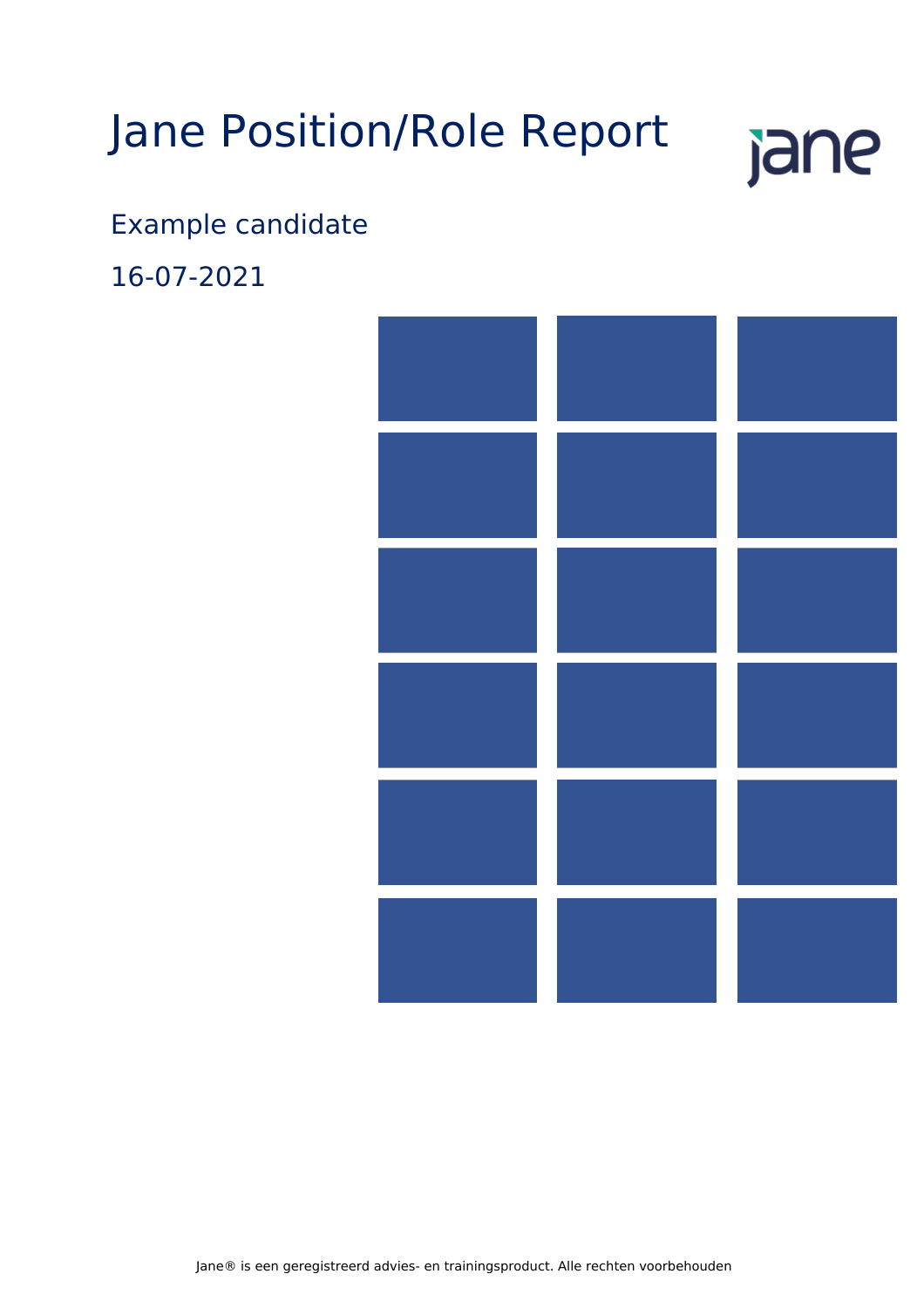### **Best suitable positions/roles and organizations**

Over the years, Jane® has gained a tremendous amount of experience in practice with matching talents to a certain position or role in a company or organization. After all, a function / role always revolves around the following three questions:

- **What** should be done (which tasks should be performed)?
- **How** should it be done ((how should work be done)?
- **Where** should it be done (in which environment or context)?

When determining when someone is doing well in a certain position or role, it is important to determine what behavior is needed. Does someone need to respond quickly to questions and follow certain routines? Is it perhaps also important that someone can empathize with someone else in order to be good in that specific role? And to what extent should someone enjoy being in the foreground when representing his / her department, for example? These are all questions about behavior. Talent produces behavior and by looking at talents we can actually predict what behavior someone will display. And therefore also to what extent a certain position / role will suit someone well.

### **Jane® positions/roles and talentprofiles**

Jane® has compiled 27 different talent profiles of types of functions / roles that occur in practice by mapping and describing the desired behavior for the successful performance in that position/role. These talent profiles can be used in a very targeted manner to determine which postion / roles, in the professional field, may be of interest to you. Based on your unique talent combination, we can make a match with those positions / roles that we know fit with who you are, what you want and what you are naturally capable of.

There are three categories that are used to characterize the types of positions / roles, namely operational positions, project positions and change positions.

### **Jane® types of organizations**

Based on the same experience in matching talents with positions / roles, Jane® also describes different types of organization types. Nine types have been described based on the talents that Jane® thinks and sees in practice that characterize what an organization actually does.

Just as you can identify for a person what characterizes him / her, you can also do this for an organization. Every organization has a vision, a mission and a strategy that is executed in a certain way. And of course, this is where talents come into play as a basis for motivation and behavior. The types of organizations are intended as a guide and guideline in determining which environment may be of interest to you.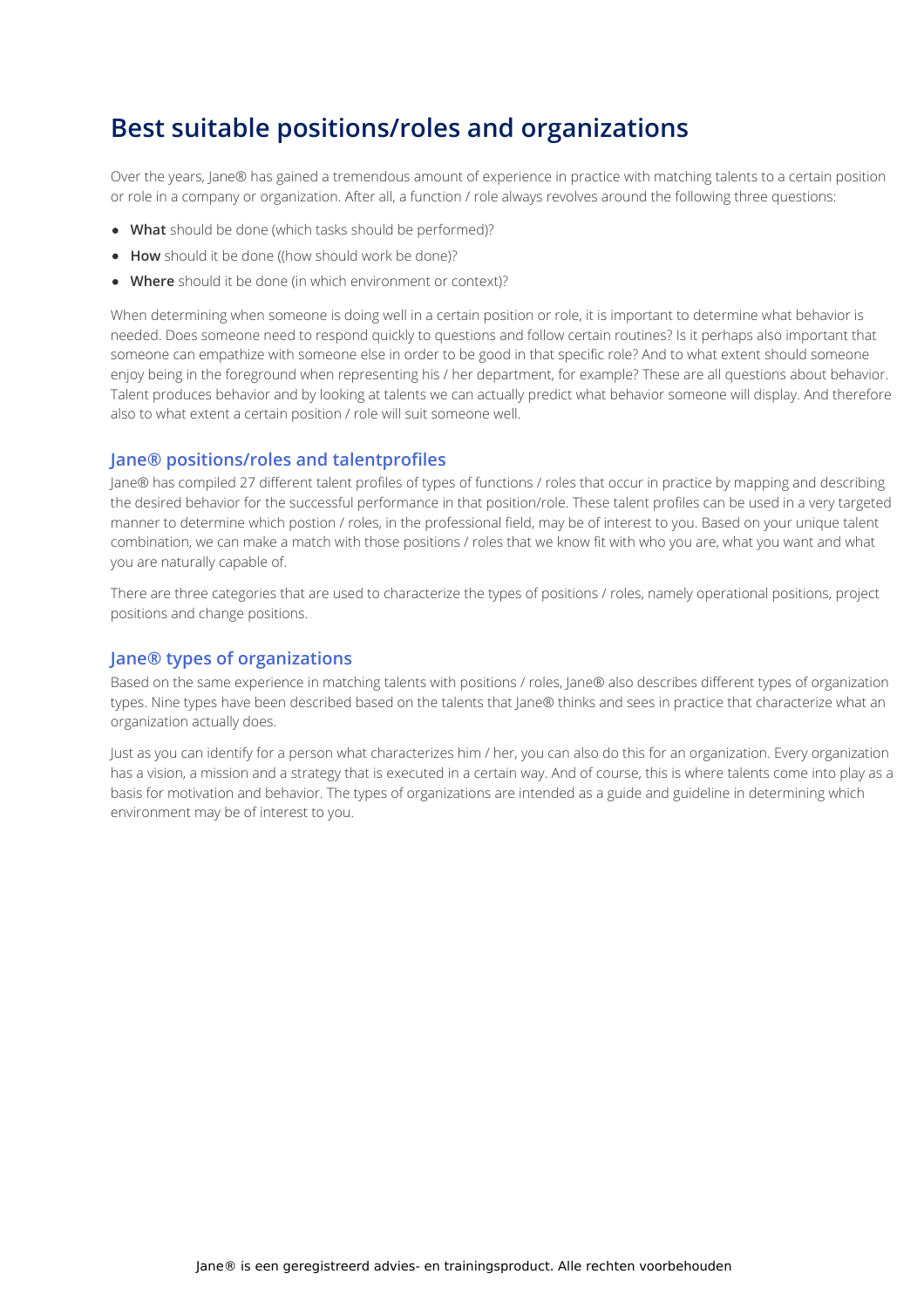### **My operational roles Example candidate**

Operational roles are positions with a focus on the here and now and guarantee the continuity of a process or service. The emphasis within these positions is on performing tasks and achieving fixed goals. Often there is worked in a team with regular colleagues.

With a score of 36 points or higher, there is a match between the function and your combination of talents. This does not mean that other functions are not doable. You score on the following line functions:



#### **Operational supervisor**

The term 'Operational supervisor' is a collective name for positions in which you lead a team of employees in the production, warehouse, transport, (financial) administration, automation, etc. This does not include commercial departments and marketing - or policy departments.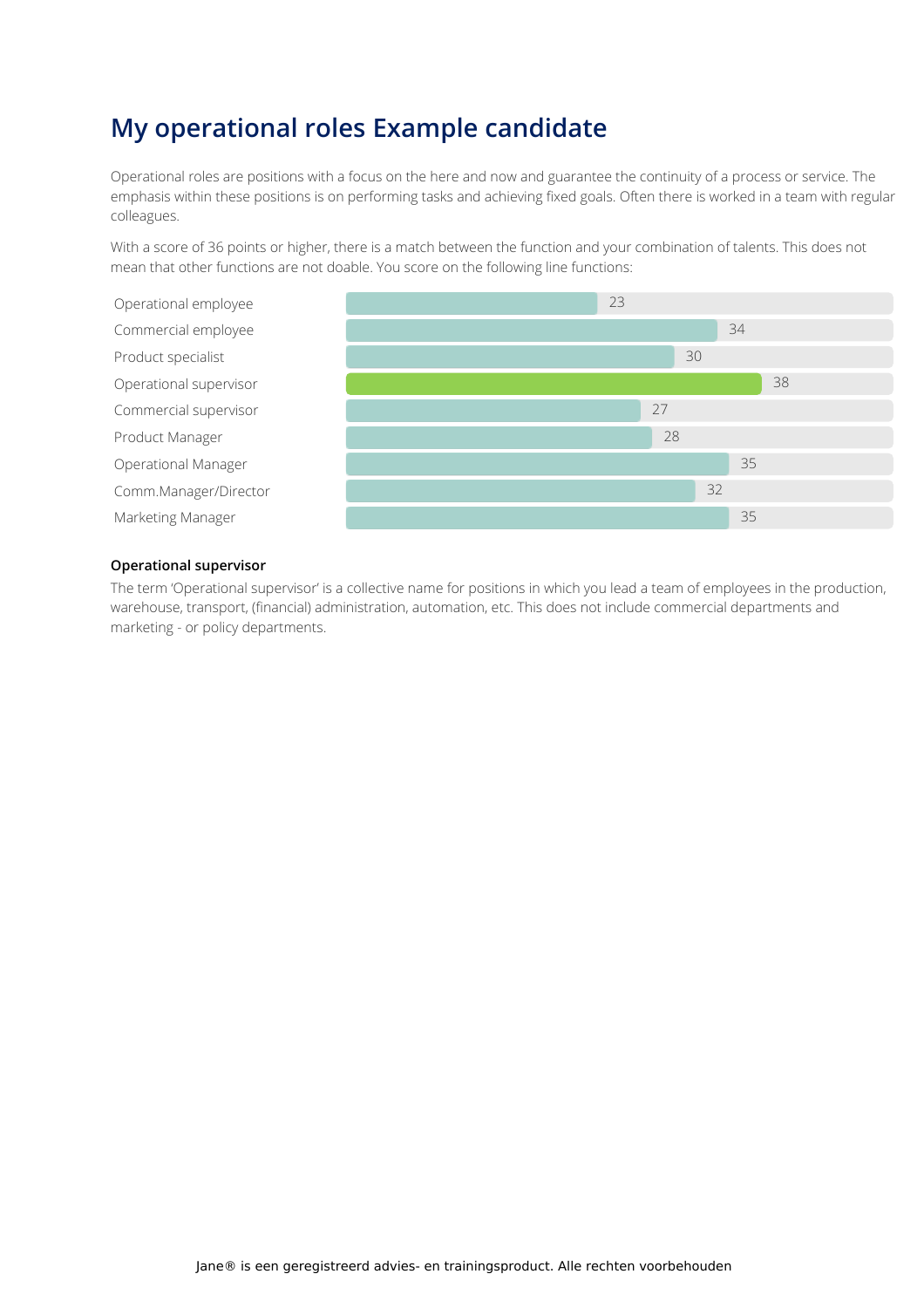### **My project roles Example candidate**

Project roles are positions with a focus on improving, among other things, a process or service, aimed at the medium term. The emphasis within these positions is on having a responsibility to achieve changing goals with changing teams.

With a score of 36 points or higher, there is a match between the function and your combination of talents. This does not mean that other functions are not doable. You score on the following line functions:



#### **Troubleshooter**

The term Troubleshooter' is a collective term for functions in which acute problems lead to a quick solution, whatever the problem. Examples include a fault engineer in a factory, a roadside assistance engineer, a computer specialist at a helpdesk for sudden computer problems, specialized nurses or specialists at, for example, a first aid post.

#### **Process Consultant**

The term 'Process Consultant' is a collective name for functions in which you ensure that your internal business processes such as production and logistics function better and better in order to achieve and maintain maximum efficiency. Understand 'lean' is central to this type of function. Lean means that you allow a production and logistics process to function optimally. It is a learning process in which the employees of the Process Consultant learn to make their business processes run as efficiently and smoothly as possible so that the flow is always optimal. And where in practice everyone's (unique) contribution and value become as visible as possible. Not only for employees but also as a supplier to the customer.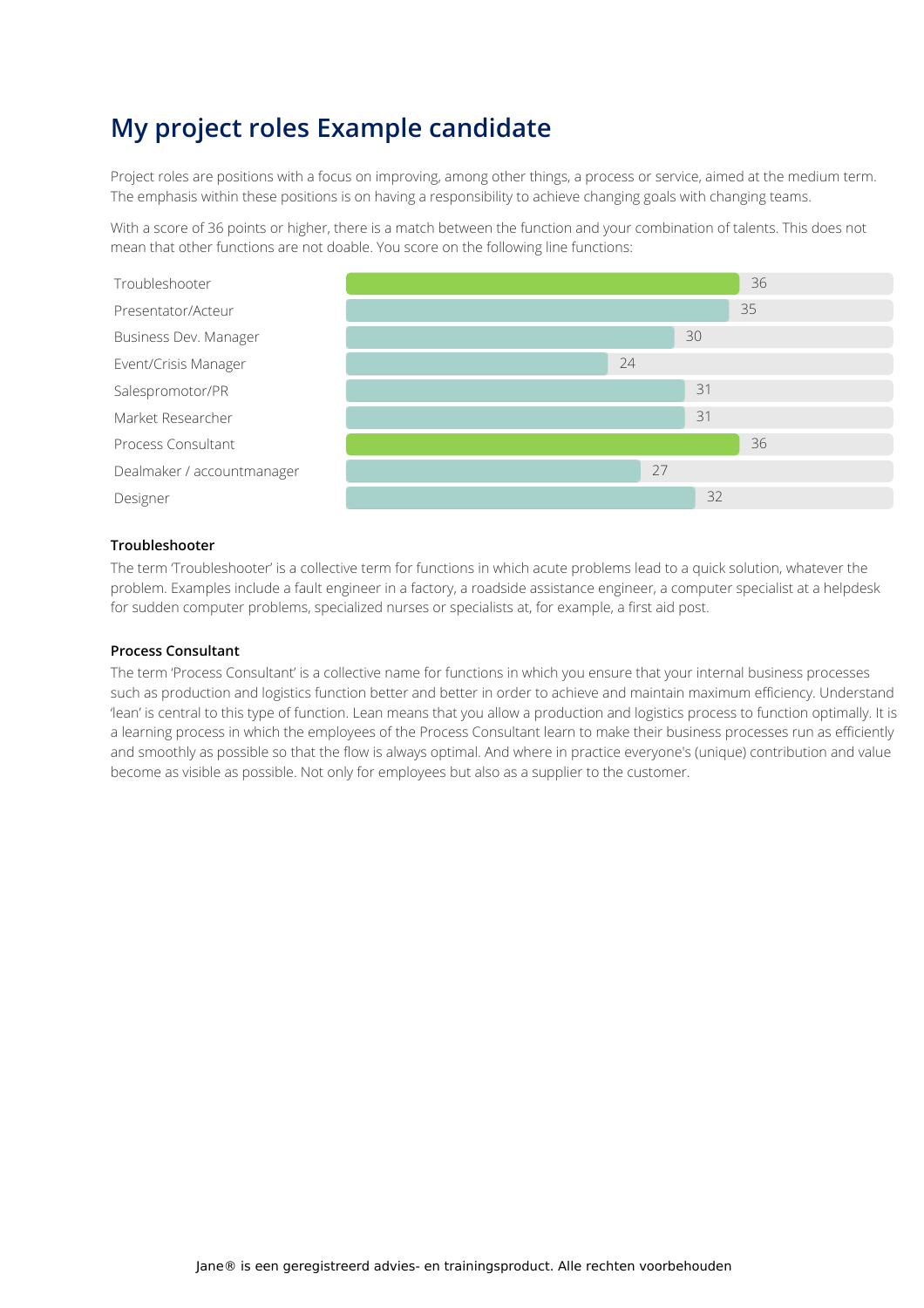### **My change roles Example candidate**

Change roles are positions with a focus on change and the emphasis is on the role that you have in this. "Change goals" can be varied and are particularly focused on the long term. There is a large diversity of discussion partners in the form of individuals, groups, teams, etc.

With a score of 36 points or higher, there is a match between the function and your combination of talents. This does not mean that other functions are not doable. You score on the following line functions:



#### **Advisor (36)**

The 'Advisor' is a collective name for positions such as Consultant, Organization Advisor, Management Consultant, Advisor, etc. It is a varied function in which you hold conversations with all kinds of people on a weekly basis with the aim of ultimately creating the best possible organizational form and structure form that can be recommended and advised to your customers.

### **Freelance (41)**

A freelancer does not work in paid employment and does not employ people. He almost always works from certain expertise, such as an independent doctor, a broker who starts for himself, a hairdresser who starts for himself, etc. From this expertise, the freelancer offers to help as many people as possible.

Some freelancers sooner or later hire people and become 'Entrepreneur'.

The role of 'Entrepreneur' is different from that of a freelancer and also requires other talents.